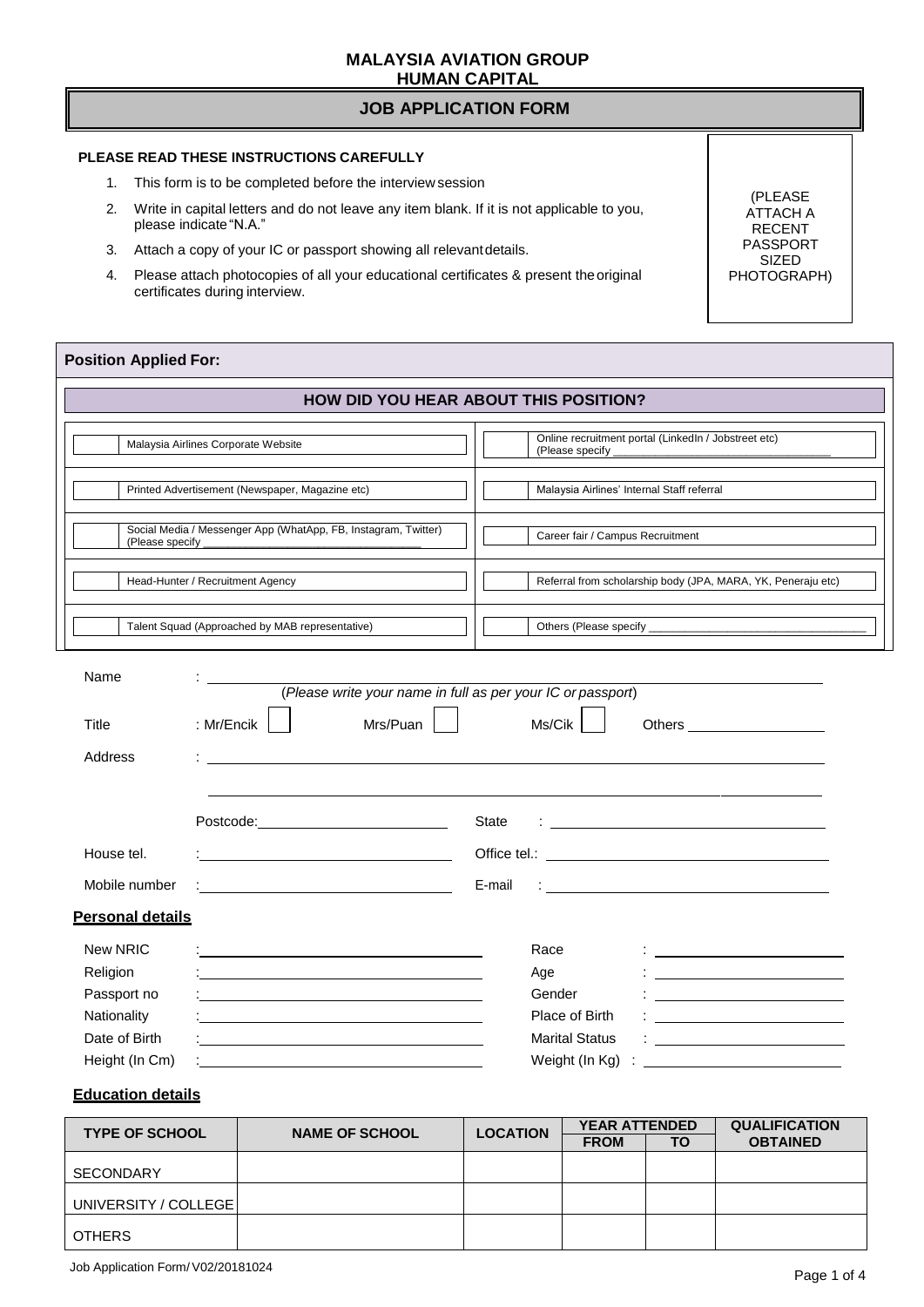## **MALAYSIA AVIATION GROUP HUMAN CAPITAL**

# **JOB APPLICATION FORM**

| Please indicate competency in languages $[B = basic$ | $I =$ intermediate $F =$ fluent |                |
|------------------------------------------------------|---------------------------------|----------------|
| <b>LANGUAGE / DIALECTS</b>                           | <b>SPOKEN</b>                   | <b>WRITTEN</b> |
|                                                      |                                 |                |
|                                                      |                                 |                |
|                                                      |                                 |                |

Specify training courses (with dates)

| <b>TRAINING ATTENDED</b> | <b>PROVIDER</b> | <b>YEAR</b> |
|--------------------------|-----------------|-------------|
|                          |                 |             |
|                          |                 |             |
|                          |                 |             |

Membership of organizations (Professional, social, sporting etc.)

Please indicate your employment history beginning with your current / most recentemployer

| <b>ORGANIZATION</b> | <b>YEAR</b> |
|---------------------|-------------|
|                     |             |
|                     |             |
|                     |             |

## **Employment History**

| Position Held                                                                                                                                                                                                                                      |                                                                                     |
|----------------------------------------------------------------------------------------------------------------------------------------------------------------------------------------------------------------------------------------------------|-------------------------------------------------------------------------------------|
|                                                                                                                                                                                                                                                    |                                                                                     |
| Bonus: Contractual<br><u> Alexandria de la contenentación de la contenentación de la contenentación de la contenentación de la contene</u>                                                                                                         |                                                                                     |
| Performance<br><u> Alexandria de la contrada de la contrada de la contrada de la contrada de la contrada de la contrada de la c</u>                                                                                                                | $\begin{array}{c}\n3. \quad \textcolor{blue}{\overbrace{\text{2.22}}}\n\end{array}$ |
|                                                                                                                                                                                                                                                    |                                                                                     |
|                                                                                                                                                                                                                                                    |                                                                                     |
|                                                                                                                                                                                                                                                    |                                                                                     |
| Position Held<br><u> 1986 - Jan Stein Stein Stein Stein Stein Stein Stein Stein Stein Stein Stein Stein Stein Stein Stein Stein S</u>                                                                                                              |                                                                                     |
| Reason for leaving: <u>example and the set of the set of the set of the set of the set of the set of the set of the set of the set of the set of the set of the set of the set of the set of the set of the set of the set of th</u>               |                                                                                     |
|                                                                                                                                                                                                                                                    |                                                                                     |
| Type of Business/Industry: Letter and American control of the Control of Type of Business/Industry:                                                                                                                                                |                                                                                     |
| $\frac{1}{2}$ . The contract of the contract of the contract of the contract of the contract of the contract of the contract of the contract of the contract of the contract of the contract of the contract of the contract of t<br>Position Held |                                                                                     |
|                                                                                                                                                                                                                                                    |                                                                                     |

Job Application Form/V02/20181024 Job Application Form/V02/20181024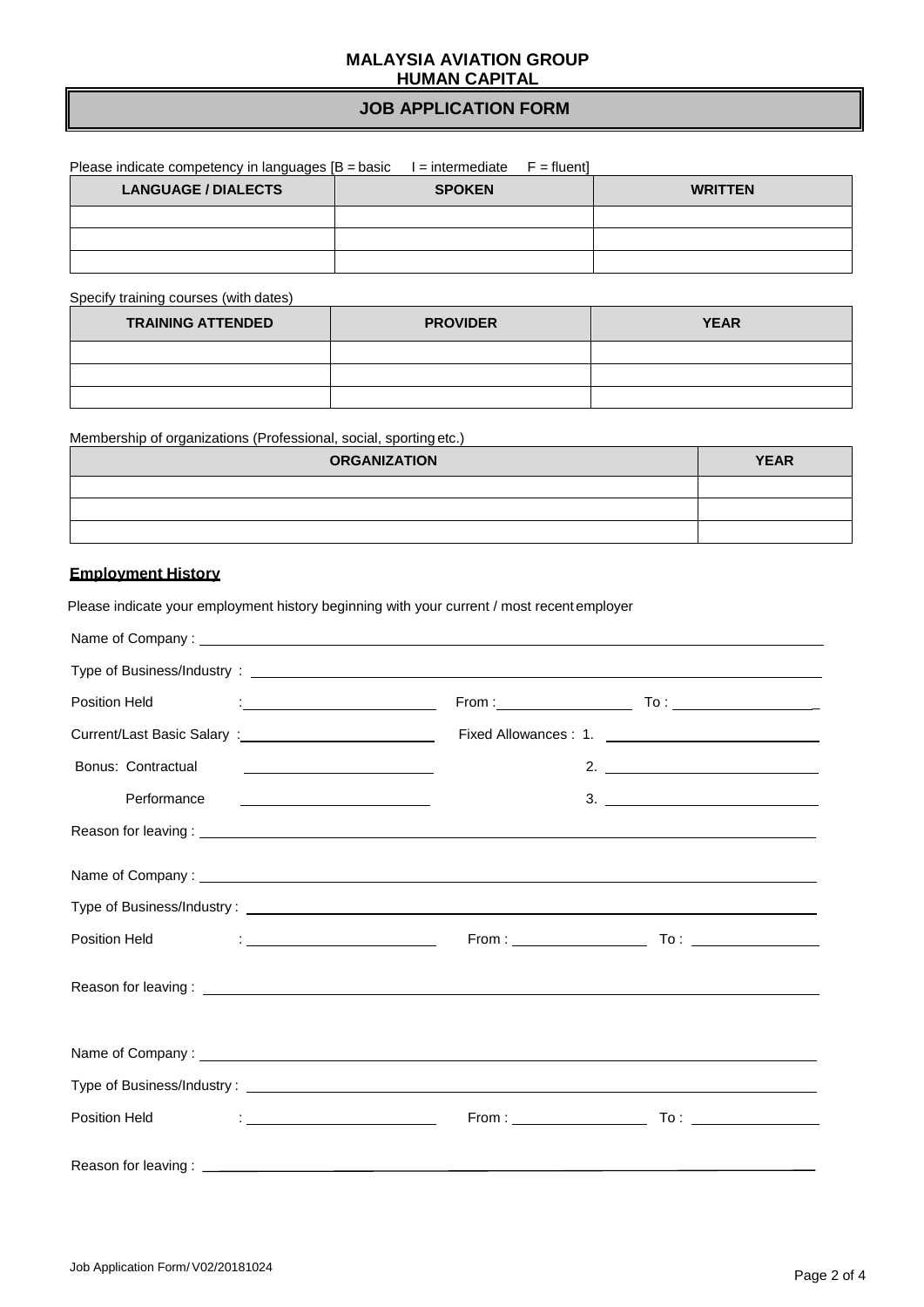# **MALAYSIA AVIATION GROUP HUMAN CAPITAL**

# **JOB APPLICATION FORM**

|                      |                                                             |                                                                       | INCOME TAX: ___________________________EPF: ___________________________SOCSO: ______________________                       |
|----------------------|-------------------------------------------------------------|-----------------------------------------------------------------------|----------------------------------------------------------------------------------------------------------------------------|
|                      | <b>Other Information</b>                                    |                                                                       |                                                                                                                            |
| 1.                   | Do you have any past CRIMINAL RECORDS?<br> NO               |                                                                       |                                                                                                                            |
| 2.<br>LAW?           |                                                             |                                                                       | Have you been charged with any criminal acts or have been subjected to any civil or criminal investigation in any COURT OF |
|                      | <b>NO</b>                                                   |                                                                       |                                                                                                                            |
| 3.                   | <b>NO</b>                                                   |                                                                       | If your answer to Question 2 is affirmative, have you been found guilty of any criminal or civil acts in any COURT OF LAW? |
| 4.                   |                                                             |                                                                       | If your answer to Question 3 above is affirmative, what is the PUNISHMENT/ORDER given by Court of any local authority?     |
|                      |                                                             |                                                                       |                                                                                                                            |
|                      | Have you been detained under any written laws?<br><b>NO</b> |                                                                       |                                                                                                                            |
|                      | <b>NO</b>                                                   | Have you ever been declared BANKRUPT or charged under BANKRUPTCY ACT? |                                                                                                                            |
|                      | Do you have any known illnesses?<br>  NO                    |                                                                       |                                                                                                                            |
| 5.<br>6.<br>7.<br>8. | <b>VOLUNTEERISM)</b><br><b>NO</b>                           | YES (If Yes, please give the following details)                       | Apart from your current employment, do you have any other occupation? (Eg. PART TIME JOB/ ONLINE BUSINESS /                |

| <u> 1989 - Johann Stoff, amerikansk politiker (* 1908)</u> |  |
|------------------------------------------------------------|--|
|                                                            |  |
| <u> 1989 - Johann Barn, amerikansk politiker (d. 1989)</u> |  |
|                                                            |  |
|                                                            |  |

9. Do you have SHARES / INTEREST / DIRECTORSHIP in any company?

| <b>INO</b>     | YES (If Yes, please give the following details)                                                                              |                                                                                                                |
|----------------|------------------------------------------------------------------------------------------------------------------------------|----------------------------------------------------------------------------------------------------------------|
| COMPANY        | the control of the control of the control of the control of the control of                                                   | INVOLVEMENT : THE CONTROLLER STATES OF THE CONTROLLER STATES OF THE CONTROLLER STATES OF THE CONTROLLER STATES |
| <b>COMPANY</b> | <u> De Santa Carlos de Santa Carlos de Santa Carlos de Santa Carlos de Santa Carlos de Santa Carlos de Santa Carlos de S</u> |                                                                                                                |
| <b>COMPANY</b> |                                                                                                                              | <b>INVOLVEMENT</b>                                                                                             |